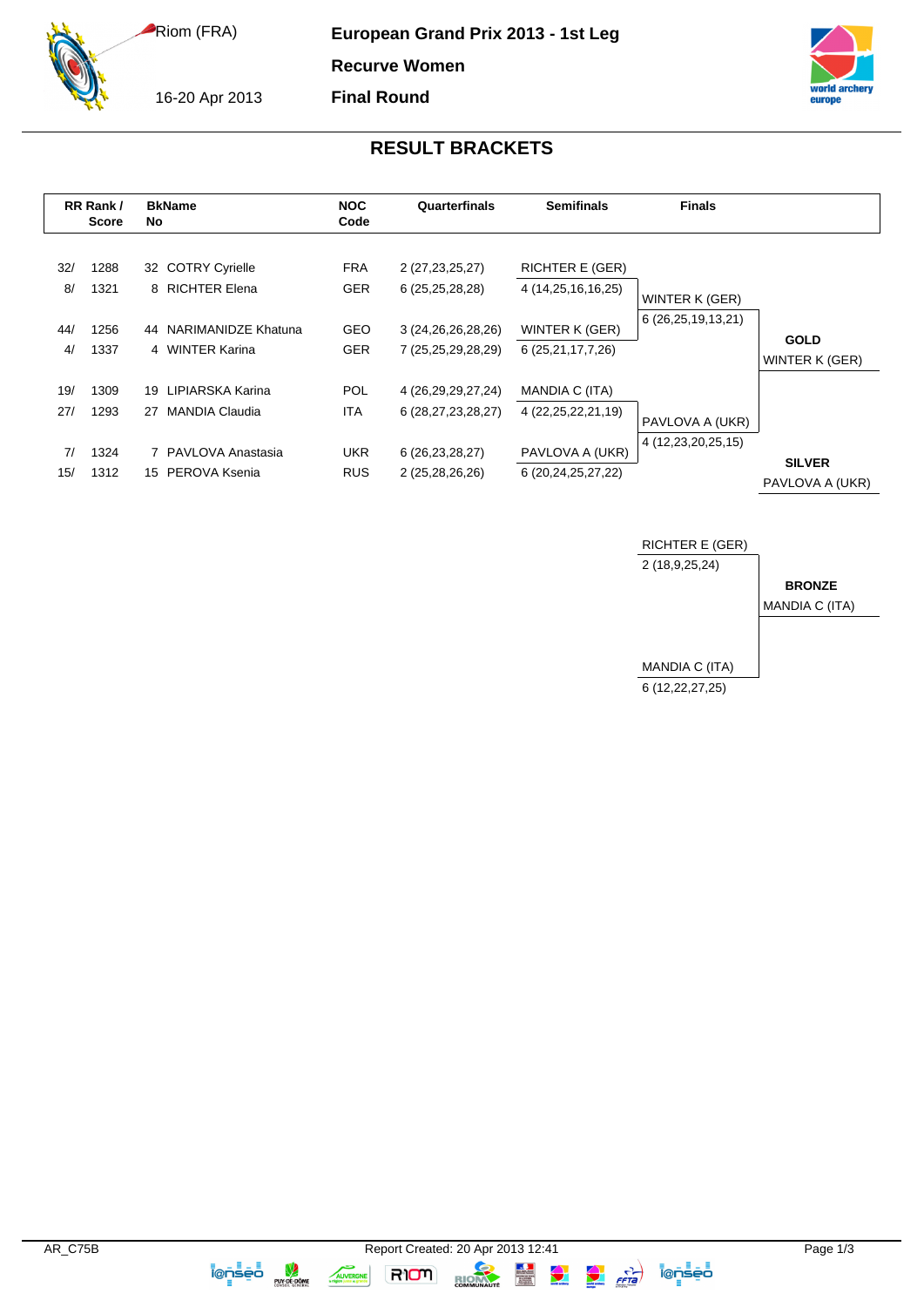Riom (FRA)

16-20 Apr 2013

**Recurve Women**





## **RESULT BRACKETS**

|            | RR Rank/<br><b>Score</b> | No | <b>BkName</b>                                    | <b>NOC</b><br>Code       | 1/24<br>Elimin. Round             | 1/16<br>Elimin. Round               | 1/8<br>Elimin. Round                       | Quarterfinals                        |
|------------|--------------------------|----|--------------------------------------------------|--------------------------|-----------------------------------|-------------------------------------|--------------------------------------------|--------------------------------------|
|            |                          |    |                                                  |                          |                                   |                                     |                                            |                                      |
| 1/         | 1347                     |    | 1 UNRUH Lisa                                     | GER                      |                                   | UNRUH L (GER)                       |                                            |                                      |
|            |                          |    | pre-seeded in 1/16th                             |                          |                                   | 2 (26,25,29,26)                     | COTRY C (FRA)                              |                                      |
|            |                          |    |                                                  |                          |                                   |                                     | 6 T.9 (30,28,26,24,26)                     |                                      |
| 33/<br>32/ | 1285<br>1288             |    | 33 GAUBIL Melanie<br>32 COTRY Cyrielle           | <b>FRA</b><br><b>FRA</b> | 2 (23,28,20,22)                   | COTRY C (FRA)<br>6 (29,26,29,26)    |                                            |                                      |
|            |                          |    |                                                  |                          | 6 (25, 25, 25, 23)                |                                     |                                            | COTRY C (FRA)                        |
| 17/        | 1311                     |    | 17 SCHOBINGER Celine                             | SUI                      | 3 (27, 23, 21, 22, 21)            | PITMAN B (GBR)                      |                                            | 2 (27, 23, 25, 27)                   |
| 48/        | 1237                     |    | 48 PITMAN Bryony                                 | <b>GBR</b>               | 7 (27,27,22,19,25)                | 7 (27,25,28,27,28)                  | PITMAN B (GBR)                             |                                      |
|            |                          |    |                                                  |                          |                                   |                                     | 5 T.6 (28,25,26,25,28)                     |                                      |
| 49/        | 1237                     |    | 49 MICKIEWICZ Katarzyna                          | <b>POL</b>               | 2 (28, 19, 14, 14)                | <b>BRIANNE N (FRA)</b>              |                                            |                                      |
| 16/        | 1312                     |    | 16 BRIANNE Noemie                                | <b>FRA</b>               | 6 (27, 29, 26, 26)                | 3 (26, 27, 27, 27, 24)              |                                            |                                      |
| 9/         | 1320                     |    | 9 FOLKARD Naomi                                  | <b>GBR</b>               |                                   | FOLKARD N (GBR)                     |                                            |                                      |
|            |                          |    | -Bye-                                            |                          |                                   | 5 T.8 (27,27,25,27,27)              |                                            |                                      |
|            |                          |    |                                                  |                          |                                   |                                     | YAVORSKA K (UKR)<br>4 (26, 24, 28, 27, 23) |                                      |
| 41/        | 1268                     |    | 41 DEDEN Esther                                  | <b>NED</b>               | 2 (25,25,20,23)                   | YAVORSKA K (UKR)                    |                                            |                                      |
| 24/        | 1298                     |    | 24 YAVORSKA Kateryna                             | <b>UKR</b>               | 6 (28, 22, 25, 25)                | 6 T.10 (29,27,24,28,25)             |                                            | <b>RICHTER E (GER)</b>               |
| 25/        | 1297                     |    | 25 LECOINTRE Laurie                              | <b>FRA</b>               | 1 (26,21,23,22)                   | MARTIN R (GBR)                      |                                            | 6 (25,25,28,28)                      |
| 40/        | 1271                     |    | 40 MARTIN Rebecca                                | <b>GBR</b>               | 7 (26,26,25,25)                   | 0(25, 27, 25)                       |                                            |                                      |
|            |                          |    |                                                  |                          |                                   |                                     | <b>RICHTER E (GER)</b>                     |                                      |
|            |                          |    | pre-seeded in 1/16th                             |                          |                                   | <b>RICHTER E (GER)</b>              | 6 (29,26,25,25,26)                         |                                      |
| 8/         | 1321                     |    | 8 RICHTER Elena                                  | <b>GER</b>               |                                   | 6(26, 28, 26)                       |                                            |                                      |
| 5/         | 1336                     |    | 5 ERDYNIEVA Natalia                              | <b>RUS</b>               |                                   | ERDYNIEVA N (RUS)                   |                                            |                                      |
|            |                          |    | pre-seeded in 1/16th                             |                          |                                   | 5 T.7 (25,25,27,27,28)              |                                            |                                      |
|            |                          |    |                                                  |                          |                                   |                                     | SICHENIKOVA L (UKR)                        |                                      |
| 37/        | 1273                     |    | 37 MYSZOR Wioleta                                | POL                      | 4 (27,24,21,20,26)                | SICHENIKOVA L (UKR)                 | 0(24, 27, 26)                              |                                      |
| 28/        | 1292                     |    | 28 SICHENIKOVA Lidiia                            | <b>UKR</b>               | 6 (25, 21, 24, 23, 27)            | 6 T.9 (27, 25, 27, 26, 28)          |                                            | NARIMANIDZE K (GEO)                  |
|            |                          |    |                                                  |                          |                                   |                                     |                                            | 3 (24, 26, 26, 28, 26)               |
| 21/<br>44/ | 1304<br>1256             |    | 21 BJERENDAL Christine<br>44 NARIMANIDZE Khatuna | <b>SWE</b><br>GEO        | 4 (27, 25, 17, 29, 23)            | NARIMANIDZE K (GEO)<br>6 (28,26,25) |                                            |                                      |
|            |                          |    |                                                  |                          | 6 (23, 27, 23, 25, 25)            |                                     | NARIMANIDZE K (GEO)                        |                                      |
| 53/        | 1137                     |    | 53 ADICEOM Audrey                                | FRA01                    | 6(26, 23, 27)                     | ADICEOM A (FRA01)                   | 6 (26,28,29)                               |                                      |
| 12/        | 1315                     |    | 12 AKTUNA Aybuke                                 | <b>TUR</b>               | 0(23, 22, 20)                     | 0(24, 22, 24)                       |                                            |                                      |
|            |                          |    |                                                  |                          |                                   |                                     |                                            |                                      |
| 13/        | 1313                     |    | 13 PALEKHA Kateryna                              | <b>UKR</b>               | 6 (28, 26, 21, 26)                | PALEKHA K (UKR)                     |                                            |                                      |
| 52/        | 1187                     |    | 52 HUNT Nicky                                    | GBR                      | 2 (20,22,24,20)                   | 6 (24,24,29)                        | PALEKHA K (UKR)                            |                                      |
| 45/        | 1250                     |    | 45 VIEHMEIER Isabel                              | <b>GER</b>               | 0(23, 24, 19)                     | VIOLI S (ITA)                       | 4 (27,27,26,26,26)                         |                                      |
| 20/        | 1305                     |    | 20 VIOLI Sara                                    | <b>ITA</b>               | 6(24, 25, 24)                     | 0(22,21,25)                         |                                            |                                      |
|            |                          |    |                                                  |                          |                                   |                                     |                                            | WINTER K (GER)<br>7 (25,25,29,28,29) |
| 29/        | 1292                     |    | 29 DER KINDEREN Annemarie                        | <b>NED</b>               | 7 (26, 26, 24, 27, 28)            | DER KINDEREN A (NED)                |                                            |                                      |
| 36/        | 1274                     |    | 36 LESNIAK Natalia                               | POL                      | 3 (26,27,22,24,26)                | 0(26, 24, 23)                       | WINTER K (GER)                             |                                      |
|            |                          |    |                                                  |                          |                                   |                                     | 6 (27, 25, 28, 30, 26)                     |                                      |
| 4/         | 1337                     |    | pre-seeded in 1/16th<br>4 WINTER Karina          | GER                      |                                   | WINTER K (GER)<br>6(27,25,24)       |                                            |                                      |
|            |                          |    |                                                  |                          |                                   |                                     |                                            |                                      |
| AR_C75A    |                          |    |                                                  |                          | Report Created: 20 Apr 2013 12:41 |                                     |                                            | Page 2/3                             |